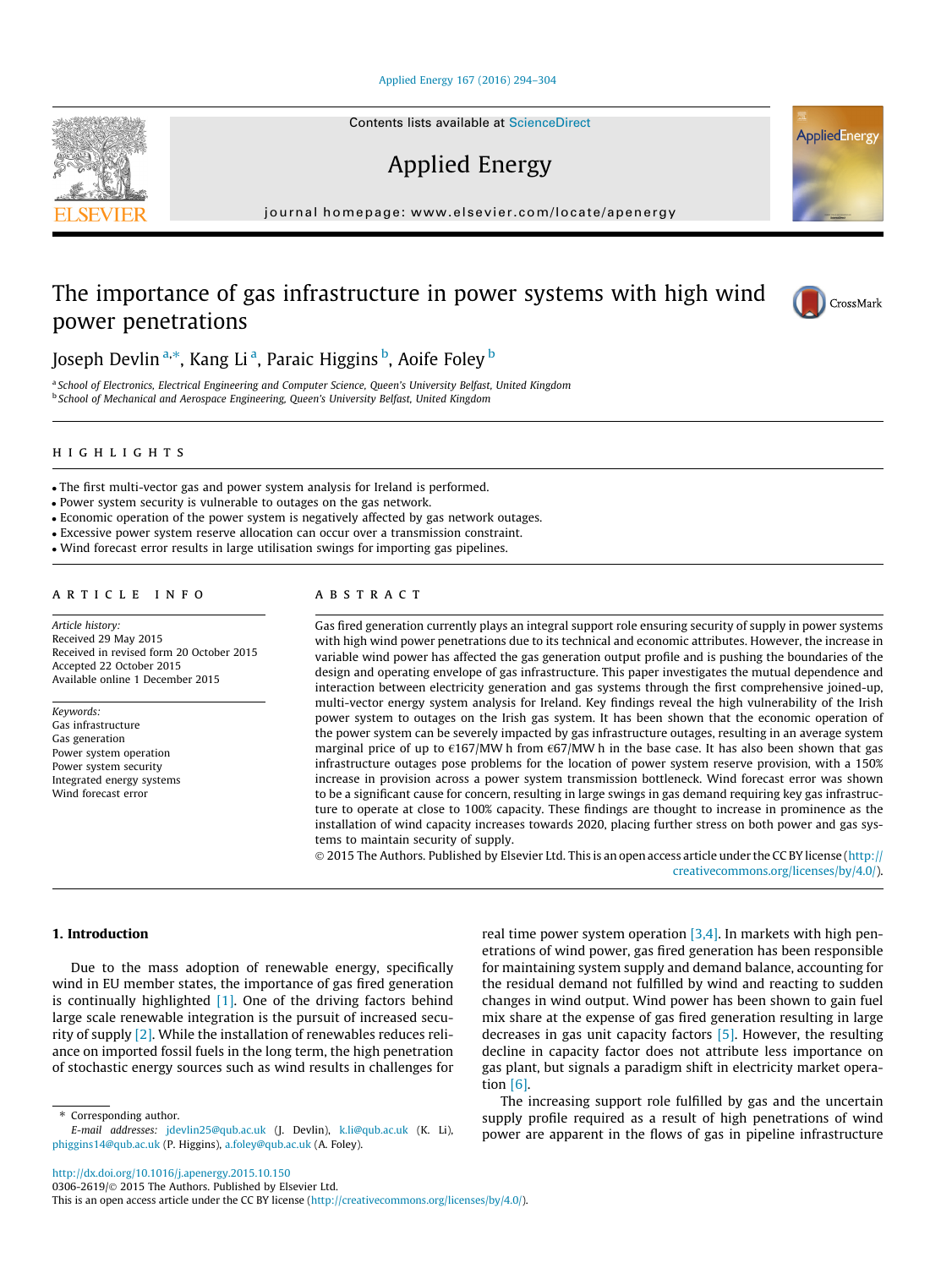supplying gas units. It has been shown that variations in gas generator outputs are passed directly onto the existing gas infrastructure [7]. Uncertainty in the quantity of gas required to fuel a generator in order to participate in the electricity market poses a major problem for gas shippers by casting uncertainty over pipeline capacity nominations and re-nominations, as well as increasing their exposure to network balancing penalties [8]. Gas transmission system operators are also impacted, requiring to operate the system close to pressure margins in order to maintain adequate system pressure and ensure domestic customers are prioritised. Increased variability results in increased operational costs due to compressor usage in an effort to deliver gas where it is needed, since the transport time for gas in a pipeline is much longer than that of electricity over a transmission line [7].

In power systems with both high penetrations of gas fired generation and wind power, the importance of gas infrastructure (i.e. gas pipelines supplying power stations and compressor installations maintaining network pressure) for system security and operation is further heightened. This is especially true in the Single Electricity Market (SEM) of the Republic of Ireland (ROI) and Northern Ireland (NI). Analysis in [9] showed that gas supply interruptions to power generation on the island of Ireland ranging from 1 to 90 days could cost between 0.1 and 1 billion euro per day. Combined with domestic load losses, the cost of gas supply interruption was forecasted to be upwards of 80 billion euro.

While the interaction of flexible generation capacity in support of renewable energy has been well studied  $[10,11]$ , research on the effects and role of gas infrastructure on power systems with high renewable penetrations has been relatively limited. A review of the recent research in the field shows that much of the work has focused on developing new integrated gas and electricity models and applying the optimisation to test networks. In  $[12]$ , a security constrained unit commitment (SCUC) model incorporating gas transmission constraints was developed and applied to a six bus power system and a seven node gas system. Several scenarios were analysed, including the impacts of gas transmission constraints, gas pipeline outages and varying natural gas loads. Further analysis of the SCUC model was conducted using a 118 bus power system and a 14 node gas system to show the effectiveness of the proposed model. It was found that gas transmission constraints resulted in higher daily operating costs than the case with no gas transmission constraints. In addition, variations in gas load as well as gas pipeline infrastructure failures negatively impact system security and results in large levels of load shedding. A similar SCUC model was presented in  $[13]$  to assess the relationship between gas pipeline outages and power system security. It was found that implementing a suitable fuel switching strategy in affected zones prevented some unit shutdowns. However, the overall system load shedding was directly related to the number of gas units unable to receive fuel. A co-optimisation planning model considering the relationship between gas and power infrastructure was presented in [14], where the ability of gas infrastructure expansion to transport the required fuel to the power system was considered in the iterative planning approach.

A comprehensive overview of gas and power system security dependence is given in [15]. Again, a SCUC model is used to illustrate the importance of gas infrastructure on a test system containing renewable sources. However, this is the only work to consider the impact gas pipeline outages have on the locational marginal price, noting a large increase due to congestion in affected zones as a result of gas generators being forced off. A pumped storage plant placed in the zone with highest demand was found to be a suitable alternative to load shedding in times of gas pipeline outages.

A fully representative model of the Great Britain (GB) gas and power system was developed and presented in [16]. Combined optimisation of both networks was conducted for a winter month. Outages of key pieces of gas infrastructure such as terminals and storage and their effects on compressor use, network line pack, gas shedding and generation by fuel type were illustrated. Low pressure on the gas network was shown to negatively affect the ability of gas generators to contribute electricity supply. Large levels of gas shedding were apparent, accounting for the large increase in combined system operation costs. The work highlighted the importance of multiple supply routes and the ability of gas storage to compensate for supply failures by reducing load shedding. Further development of the above model in order to consider the impacts of high wind power penetration on the Great British gas network in 2020 was presented in [7]. Low and high wind scenarios were compared to the 2009 base case, which resulted in higher and lower total operational costs respectively. It was shown that when high gas demand and low wind occurred together, the gas network was placed under stress and saw a rapid depletion in line pack which impacted on the ability of gas generators to run. These variations require more compressor use and thus result in increased system operational cost. Gas storage was offered as a solution, as well as hourly instead of daily line pack balancing.

Reliability of the combined GB gas and power system during a winter week in 2020 was investigated in [17]. The gas and power co-optimisation model presented in [16] was coupled with a Monte Carlo simulation to determine the reliability of the combined networks. Uncertainties regarding supply, demand and infrastructure for both power and gas networks were considered. The multi-vector energy system approach to reliability assessment was shown to be a possible asset when considering future investment decisions. A £900 million decrease in expected energy unserved as a result of a doubling gas storage capacity was illustrated. The impact of various deterministic and stochastic unit commitment and economic dispatch strategies to deal with uncertainties in wind power forecasts were analysed in  $[18]$ . The test system consisted of the GB gas and electricity networks. Day ahead and within day dispatch instructions resulting from stochastic methods are shown to deal with the variation in wind power better than the deterministic method, achieving a saving of 1% in total gas and power system operational costs.

All of the above work has developed an integrated gas and power model and applied it to either a test system or the GB system. Power system operational impacts have not been fully investigated as a result of gas infrastructure outages, with the above research focusing mainly on gas consumption, load shedding, fuel mix changes and stochastic methods not currently used by the system operators in Ireland. Instead, this research focuses on the impact gas infrastructure outages have on system operational metrics such as the price of electricity, capacity utilisation and gas pipeline flows in a high wind power system where gas supplies are mainly imported and the use of gas storage is limited. This paper is presented as follows. Section 1 introduces the subject matter and establishes the state-of-the-art. Section 2 describes the choice of the test system, modelling methodology and key assumptions utilised in the analysis. Section 3 provides results and discussions regarding key results including power system marginal price, unit commitment impacts, gas infrastructure flows and the effect wind forecast error has on gas infrastructure operation. Section 4 concludes the paper.

### 2. Methodology

Due to the high penetrations of natural gas fuelled generating units and installed wind capacity, the SEM was chosen as the test system. A winter week in 2011 was used since the available data from both gas and power system operators enabled clear validation